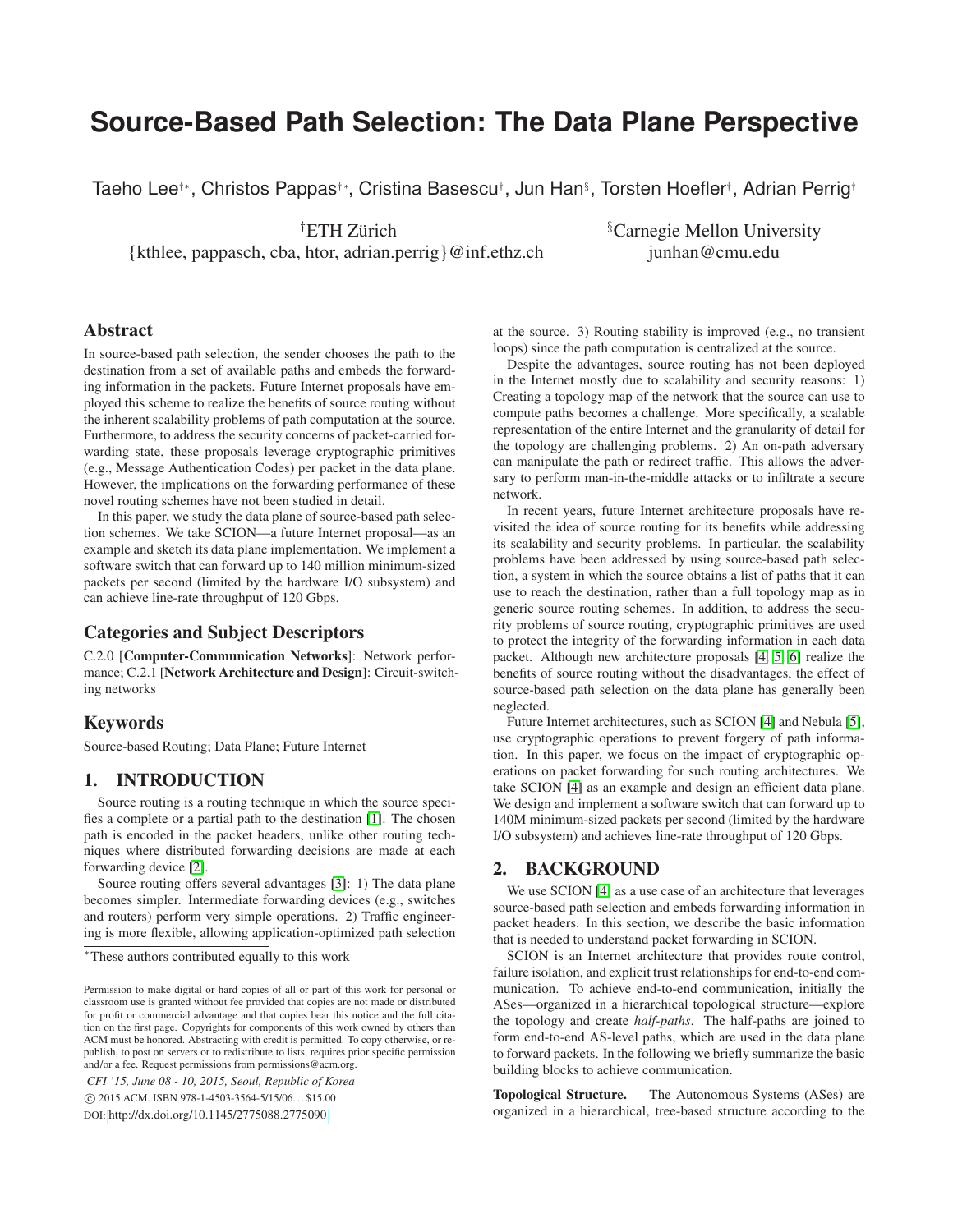

<span id="page-1-0"></span>Figure 1: Hierarchical topology of ASes, with tier-1 ISPs in the core (gray circle). The arrows depict customer-provider relationships and the dashed lines depict peering relationships.

provider-customer business relationships between them (Figure [1\)](#page-1-0). The root of the tree, called the *core*, consists of tier-1 ISPs. Parentchild relationships in the tree are determined by the provider-customer relationships, with the provider being the parent node.

Half-Path Construction. Each AS has to discover a set of halfpaths, specifically *up-paths* and *down-paths*. The up-paths are a set of paths that each  $AS_i$  can use to reach the core. The down-paths are a set of paths that can be used to reach  $AS_i$  from the core. Next, we describe how half-paths are constructed.

The ASes in the core periodically initiate *path construction beacons* (PCBs) that traverse the hierarchical topology towards the leaves. Each AS appends information to the PCB to mark its presence on the path and forwards it to each customer. The total information that is appended by the ASes constructs an AS-level path from the core towards the leaves. This information includes the following fields:

1. Interface Field (IF): describes the constructed path at the granularity of interfaces that connect the ASes. Each AS inscribes the ingress and egress interfaces of the border routers that connect the AS with the previous and next AS hops correspondingly:

$$
IF(i) = ingress(i)||egress(i)
$$

This means that an AS keeps a numbered list of interfaces that connect it with other ASes, so that ingress and egress points can be identified. An AS has full control over the numbering of its interfaces—the numbering is independent for each AS.

2. Opaque Field (OF): a cryptographic marking that is used for data plane forwarding. The term "opaque" refers to the fact that the information in an OF only needs to be readable by the AS; other ASes do not access this information.

$$
OF(i) = IF(i)||MAC_{K_i}(IF(i)||OF(i-1))
$$
 (1)

The MAC is computed using a secret key  $K_i$  known only by the corresponding  $AS_i$ . A collection of OFs forms the forwarding information in each data packet.

Each AS that receives PCBs learns half-paths that connect it to the core. It can select some of these paths to be used as up-paths and some as down-paths; up and down-paths do not need to be disjoint.

Half-Path Joining. In SCION, an end-to-end path between two ASes is constructed by joining two half-paths. Specifically, the



<span id="page-1-2"></span>Figure 2: Header for SCION data packet

source AS combines one of its up-paths with one of the down-paths of the destination AS. Since every AS can reach the root of the tree and can be reached from the root of the tree, an end-to-end path between any two ASes can be created by combining the half-paths of the two ASes.

Packet Forwarding. Each data packet contains a list of OFs that specify the end-to-end AS-level paths at the granularity of border router interfaces. The border routers look at the appropriate OFs to forward the packet to the destination. In the next two sections, we describe the data plane design and provide the implementation details of a switch<sup>[1](#page-1-1)</sup> that forwards packets based on a list of OFs.

#### 3. DATA PLANE DESIGN

We describe the data plane design for highly efficient packet forwarding. The forwarding operations determine the required forwarding information in the packet headers; hence, they specify the packet structure. We describe the packet structure and the necessary operations for packet forwarding.

#### 3.1 Packet Structure

The forwarding state is embedded in each data packet and specifies an AS-level path at the granularity of ingress/egress interfaces (Figure [2\)](#page-1-2). As Section [2](#page-0-0) describes, the forwarding state consists of a list of OFs. We describe in more detail each field that is part of an OF.

Ingress Field: specifies the interface at which the packet should arrive when it enters an AS. The length of this field is 16 bits, which suffices to enumerate over 65,000 interfaces.

Egress Field: specifies the interface at which the packet should be sent out towards the next AS. The length of this field is 16 bits.

MAC Field: protects the forwarding information of each AS against alteration and is computed according to Equation [1.](#page-1-3) To optimize the packet size, the length of the MAC in the OF is reduced to 32 bits. We argue that a 32-bit MAC is sufficient to detect an adversary with high probability if it forges an OF.

<span id="page-1-3"></span>A 32-bit MAC is secure under a chosen plaintext attack (IND-CPA secure) [\[7\]](#page-4-6). This security property is defined as follows: an adversary is given a set of inputs and their MACs. Then the adversary is given two new inputs (which are not in the set), and only one MAC, which corresponds to one of the two inputs. If the adversary is not able to tell with probability better than half which of the two inputs the MAC corresponds to then the MAC is IND-CPA secure.

In our scheme, even if an adversary eavesdrops on data packets to extract path information (i.e., learning the inputs and the corresponding MACs from the path information), the adversary cannot

<span id="page-1-1"></span><sup>&</sup>lt;sup>1</sup>We use the terms switch and router interchangeably since we are only concerned with the data plane (i.e., packet forwarding efficiency)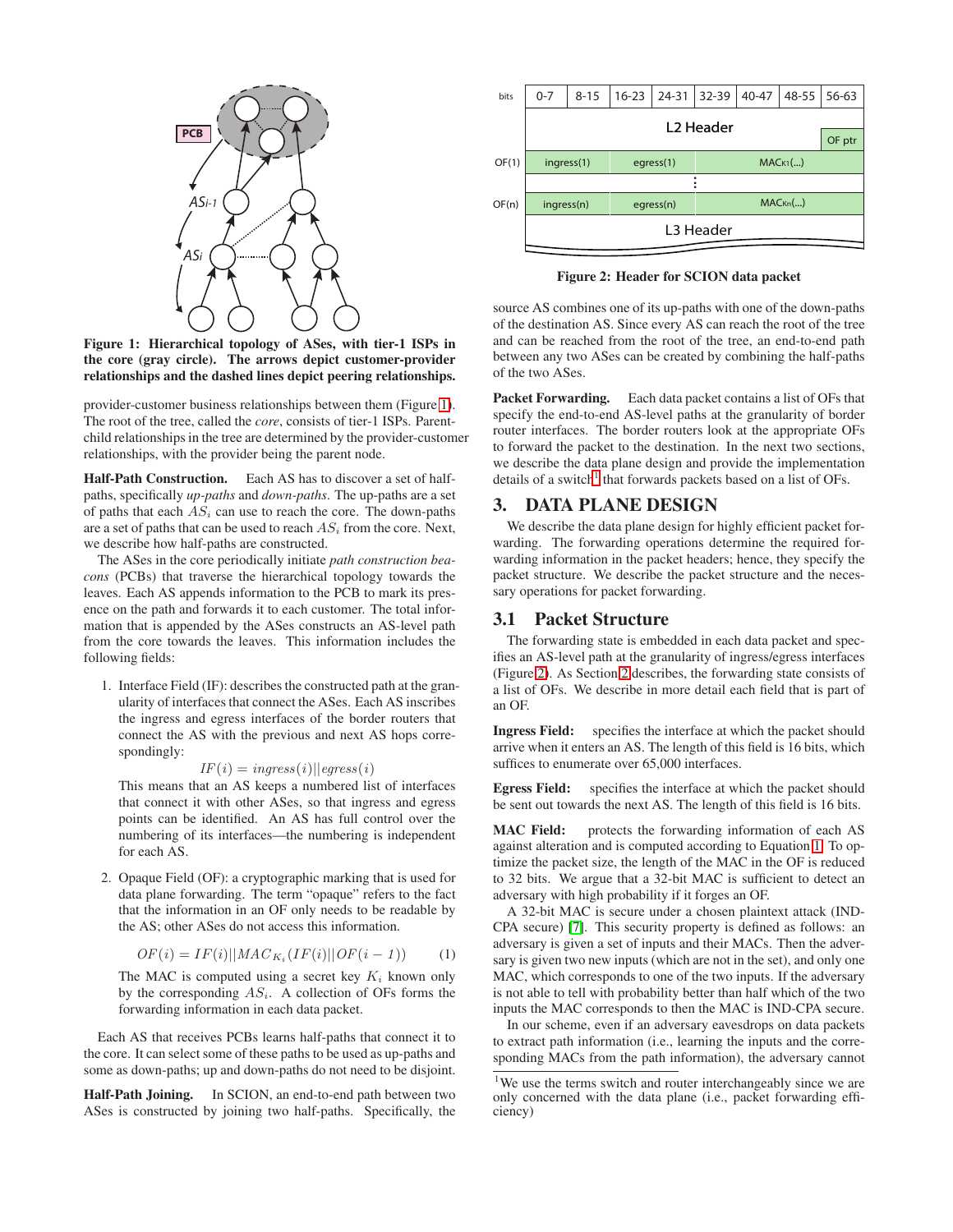learn to distinguish or to compute MACs for new inputs. Hence, to forge a MAC, an adversary can at best attempt an exhaustive search, which has a success probability of  $\frac{1}{2^{32}}$  for each OF field (one-hop path segment). However, to forge a path segment of length  $n$ , the adversary cannot guess each MAC field independently, because the adversary does not receive feedback on the validity of each generated MAC. Consequently, forging a path segment of length  $n$  requires the adversary to forge all MACs, leading to a success probability of  $\frac{1}{2^{32n}}$ .

OF Pointer (OF ptr) Field: specifies the OF that the border router should check, which corresponds to the OF that the AS has generated during the PCB propagation. The OF ptr is incremented when a border router sends the packet to the next hop AS; the SCION specification does not require integrity protection for the OF pointer [\[4\]](#page-4-3). The length of this field is 8 bits, allowing AS paths up to 256 hops; the average AS path length today is 3.9 hops for IPv4 and 3.6 hops for IPv6 [\[8\]](#page-4-7).

#### 3.2 Packet Forwarding

Embedding forwarding state in the packet simplifies the forwarding operations at each switch, by eliminating inter-domain forwarding tables. Namely, a switch has to check the interfaces specified in an OF, verify a MAC, and update the OF pointer. We describe the operations of an ingress and egress switch in more detail.

Ingress Switch: An ingress switch has to verify whether the packet enters the AS at the correct ingress point. Specifically:

- 1. The switch checks whether the incoming port for the packet corresponds to the ingress field in the OF. If the check passes it proceeds with Step 2.
- 2. The switch verifies the MAC in the OF, using its local secret key  $K_i$ , which was used to generate the MAC in the control plane. If the MAC is successfully verified, the switch forwards the packet towards the egress interface.

If either check fails, the packet is dropped. Note that skipping the ingress port check would enable attacks where the packet arrives at an unauthorized ingress port. Such attacks are feasible under a threat model with colluding ASes [\[4\]](#page-4-3).

SCION does not specify intra-AS routing; hence, each AS is responsible to route the traffic from the ingress point to the egress point.

Egress Switch: An egress switch has to forward the packet to the next AS at the interconnection point that was specified by the OF. The required operations are the following:

- 1. The switch verifies the MAC in the OF, in the same way that the ingress switch does.
- 2. It updates the OF pointer to point to the next OF.
- 3. It forwards the packet through the egress interface.

For both switches, the computational requirements are equivalent and require symmetric-key cryptographic operations. In the next section we explain how we implement these operations in a software switch.

## 4. SWITCH IMPLEMENTATION

The SCION architecture requires cryptographic operations that can potentially harm the high forwarding performance that is crucial in the data plane. We describe how we combine a state-ofthe-art packet I/O engine, a hardware cryptographic engine, and optimizations that achieve line-rate forwarding performance.

Packet I/O. We implement the software switch using Data Plane Development Kit (DPDK) [\[9\]](#page-4-8), a recent software packet processing platform. The advantages of DPDK are three-fold: 1) It performs packet processing in userspace, which provides flexibility to implement SCION forwarding operations as a userspace application. 2) It adopts a pure polling strategy to avoid unnecessary interrupts and context switches. 3) It modifies the NIC drivers to map packet buffers in userspace such that only a single copy is needed from NIC to main memory. The NIC performs a Direct Memory Access (DMA) via the PCIe bus. This process avoids the overhead of an additional packet copy from kernel to userspace.

Hardware Cryptographic Engines. Each switch needs to perform a MAC verification. To construct the MACs, we use Cipher Block Chaining mode (CBC-MAC) with AES as the underlying block cipher. The value for the Initialization Vector (IV) is 0 and the size of the input and output blocks is 128 bits (16 bytes).

In SCION, the length of the input message to the AES operation is 96 bits (32 bits for ingress and egress interfaces, and 64 bits for the previous OF). The constant 96-bit inputs feature two advantages: 1) The input fits into one AES block. 2) It offers resilience against variable-length input message attacks on CBC-MAC [\[10\]](#page-4-9).

For computing and verifying the CBC-MACs, we use Intel AES-NI [\[11\]](#page-4-10), an instruction set that uses hardware support to speed up AES operations. Intel reports that AES encryption of a single 16 byte block consumes 2.01 cycles per byte (CPB) when executed on Intel Westmere running at 2.67 GHz [\[11\]](#page-4-10).

Performance Optimizations. To achieve high forwarding performance, we implement the following optimizations:

- *Multi-core Parallelization:* First, for each NIC port, we assign a dedicated CPU core that handles all packet I/O operations. Second, we take advantage of the dedicated AES-NI engine that exists on each physical core. Hence, packets received on different ports are processed by the AES-NI engines of the physical core assigned to each port.
- *Elimination of Concurrent Access to Same Memory Area:* To realize the processing speed-up of multi-core parallelization, we create per-core data structures for read and write accesses; this approach eliminates unnecessary data cache misses. Specifically, each NIC is linked with a receive queue and a transmit queue; these queues are then assigned to a CPU core to handle the NIC's traffic. Depending on the system's hardware, we load balance traffic from one NIC over multiple cores. To this end, we assign multiple queues per NIC and each queue can be handled by another core. To distribute the traffic among the queues of a NIC, we use Receive Side Scaling (RSS) [\[12\]](#page-4-11).

## 4.1 Packet Life Cycle

To provide more insight to the operation of the switch, we describe the life cycle of the packet from the time it enters the switch until it exits the switch.

First, when the NIC receives packets from the network, the NIC copies the packets to the userspace buffers and updates the receive descriptor ring. This process is done by performing a Direct Memory Access (DMA) from the NIC to the host memory, leveraging the PCIe bus. Second, through the polling mechanism, a thread running in the CPU core detects the reception of packets and loads the packets into the cache from the memory. Then it reads from the cache the OF pointer to identify the OF corresponding to the current AS, and extracts the corresponding OF and the previous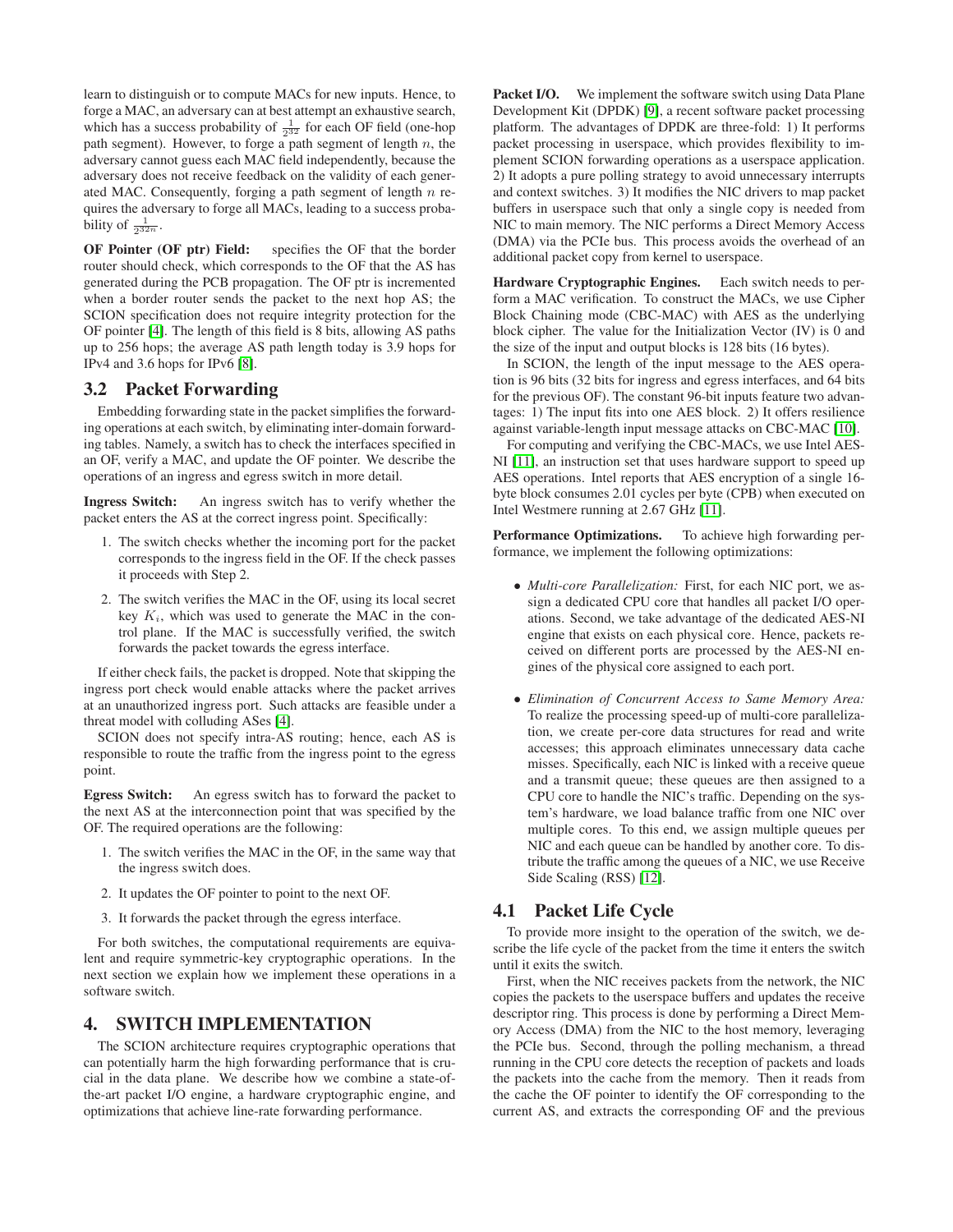OF to perform the MAC verification. Third, the AES-NI instruction set is used to perform the MAC computation over the ingress and egress interfaces of the current OF and the previous OF. The OF verification succeeds if the resulting MAC value equals to the MAC value in the current OF. The packet is dropped if the MAC is incorrect. When the OF verification is successful, the thread updates the transmit descriptor ring for the output port and notifies the NIC of a pending transmission.

#### 5. EVALUATION

We compare the SCION switching performance with traditional IP forwarding and demonstrate the efficiency of the switch, despite the cryptographic operations.

# 5.1 Experimental Setup

To evaluate IP lookup, we create a forwarding table based on a recent RouteViews snapshot [\[13\]](#page-4-12) with 500k unique entries, adding up to 2.5 MB for our Forwarding Information Base (FIB). The IP lookup implementation is based on DIR-24-8-BASIC [\[14\]](#page-4-13), which is a popular software implementation for the Longest Prefix Match algorithm; it requires only one memory lookup in most cases.

We implement the SCION switch on a commodity server machine, consisting of two 8-core Intel Xeon E5-2680 2.7 GHz CPUs (20 MB L3 cache per CPU), equipped with 6 dual-port Intel 82599EB X520-DA2 10GbE NICs (PCIe Gen2x8), providing a total capacity of 120 Gbps. Note that the cache size can store the whole FIB and hence, the traffic pattern does not influence the forwarding performance (no cache misses). Furthermore, we utilize a Spirent SPT-N4U-220 traffic generator [\[15\]](#page-4-14) for generating load on the switch. We connect the packet generator back-to-back with the switch and generate traffic. The switch receives the generated traffic, processes it, and sends it back to the generator.

#### 5.2 Evaluation Results

We conduct two experiments, comparing SCION and IP forwarding. At first, we enable only one port for forwarding and demonstrate that the switching performance saturates line-rate. Next, we enable all ports and show how performance scales. The processing load for SCION switches is independent of the path length: each switch performs the same operations, and the SCION header fits in a single cache line.

For a given link capacity, the packet size determines the packet rate and hence the load on the switch. For example, Ethernet frames have a minimum size of 84 Bytes  $(64 \text{ bytes data} + 7 \text{ bytes pream}$ ble  $+ 1$  byte frame delimiter  $+ 12$  bytes interframe gap). Thus, the maximum rate of 10 Gigabit Ethernet is 14.88 Million packets per second (Mpps) per NIC port and 178.56 Mpps for all 12 ports. For 1518-byte packets, the packet rate for 1 port is 0.81 Mpps and for 12 ports 101.4 Mpps. These values are the physical limits and represent the theoretical peak throughput. We use the packet I/O forwarding performance without any processing (i.e., no state processing and no memory lookup) as the performance baseline (Packet I/O Baseline).

#### *5.2.1 Single-port Experiment*

We analyze the switching performance for various packet sizes, ranging from 64 to 1518 bytes. In Figure [3,](#page-3-0) for clarity, we only present two cases, 64 and 1518 byte-packets, which correspond to the worst and best cases, respectively; however, the results are the same for the other packet sizes.

When the traffic saturates the bandwidth of the link, the switch receives packets at the rate of 14.88 and 0.81 Mpps (Million of packets per second) for 64 and 1518-byte packets, respectively;



<span id="page-3-0"></span>Figure 3: Switching performance of 64- and 1518-byte packets on a single port; different scales (i.e., y-axis values) are used for the two packet sizes.



<span id="page-3-1"></span>Figure 4: Switching performance of 64- and 1518-byte packets on all ports; different scales (i.e., y-axis values) are used for the two packet sizes.

these are the line-rate performances. For the baseline case, the switching performance is the same as the line-rate performance. In addition, the figure shows that SCION forwarding performance is on par with both IPv4 and baseline performances for both packet sizes, which means that the optimal switching performance is achieved for the single-port experiment.

#### *5.2.2 All-ports Experiment*

In this experiment, we analyze the forwarding performance of our switch when the traffic generator generates packets at its full capacity, using all 12 ports. For the two packet sizes, the linerate performance increases to 178.56 Mpps and 9.71 Mpps, respectively.

Figure [4](#page-3-1) shows that the switching performance of SCION is identical to that of both IPv4 and baseline cases. However, for 64-byte packets, we see that the performance is at 79% of the line rate. The reason for this is that the I/O subsystem of the server machine hits a bottleneck when both ports of a NIC receive packets at the maximum rate (each NIC has two 10 Gigabit ports). This bottleneck is system-dependent and not related to SCION processing: the PCIe Gen2 x8 interface of the NICs cannot handle this packet rate for two active ports and each port is capped at 11.55 Mpps. For the same NICs, Zhou et. al., [\[16\]](#page-4-15) report the same bottleneck.

#### 6. DISCUSSION

The advantages of carrying forwarding state in packets come at the cost of increased packet size, i.e., packet header increases linearly with the number of AS hops on the path. Specifically, each AS introduces 64 bits (8 bytes) of additional information. To put this overhead into context, we analyze three hour-long packet traces, obtained from CAIDA [\[17\]](#page-4-16). Based on the number of packets and the packet sizes of the trace, we calculate the bandwidth overhead,